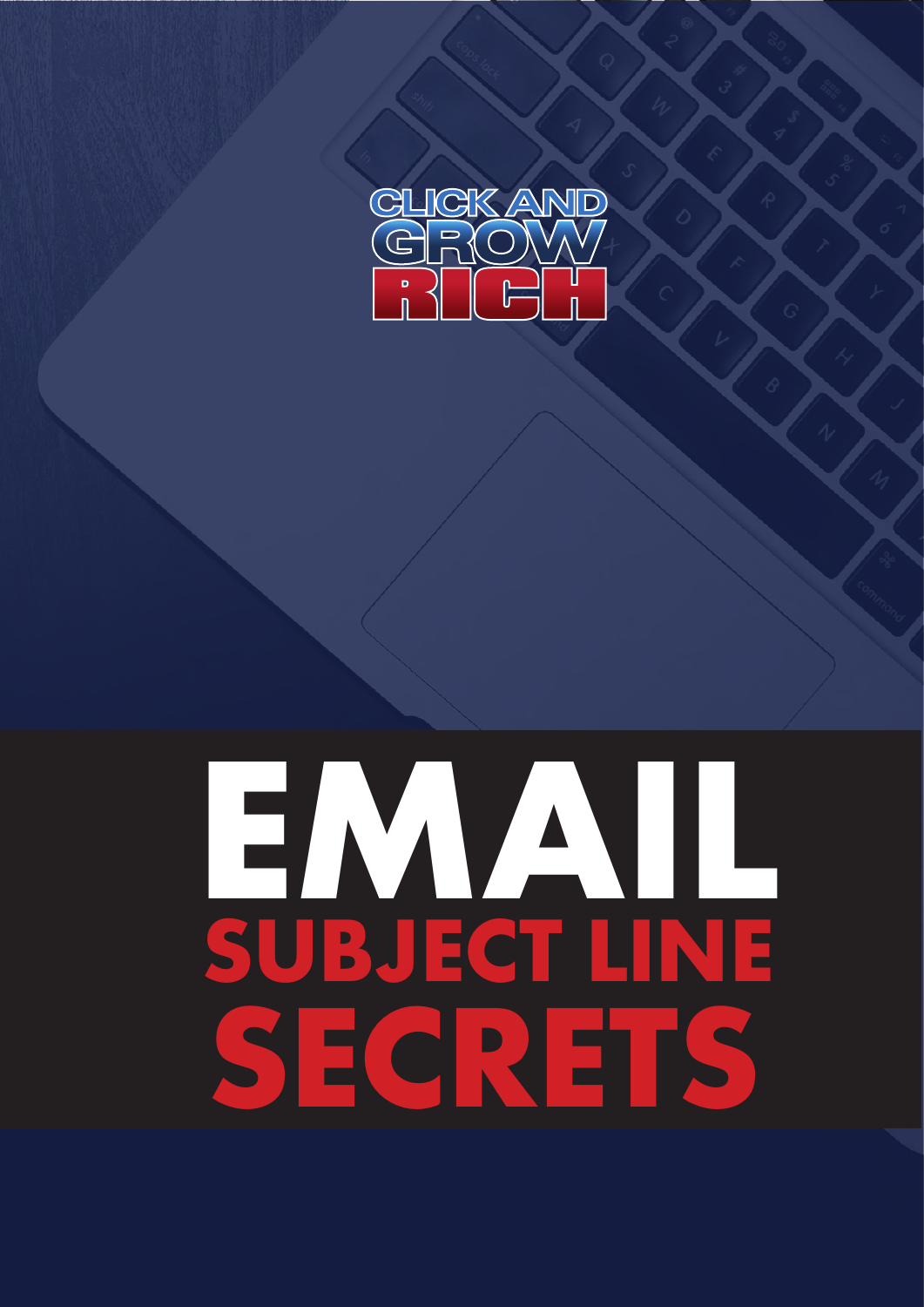# **Subject Line Template 01:**

### "For , This Works Like Crazy"

Template: "For \_\_\_\_\_\_\_\_\_\_\_\_\_\_\_\_\_\_\_, This Works Like Crazy"

Overview: This is a great results-driven subject line that is certain to get your subscribers to open up and take a closer look. The idea here is to use the classic combination of "Desirable result + driving mechanism". For example, the "driving mechanism" here is "this works like crazy". That's what produces the desirable result, the basis of what your message is about. Your job is to provide the "desirable result" in the provided blank. "For \_\_\_\_\_\_\_\_\_\_\_\_\_\_\_\_\_\_\_\_- you would insert your desirable result right there – this works like crazy".

Examples:

- For losing weight, this works like crazy…
- For longer tee shots, this works like crazy…
- For relieving headaches, this works like crazy…
- For saving a marriage, this works like crazy…
- For avoiding bankruptcy, this works like crazy…

Obviously, you want this desirable result to be something that (s) is highly sought after or highly interesting to your subscribers, and (b) is directly related to what you are going to share in the email itself. This subject line is great for just about any kind of mailing.

People open it for one reason and one big reason: **it promises to reveal something that produces the biggest result they want to achieve.**

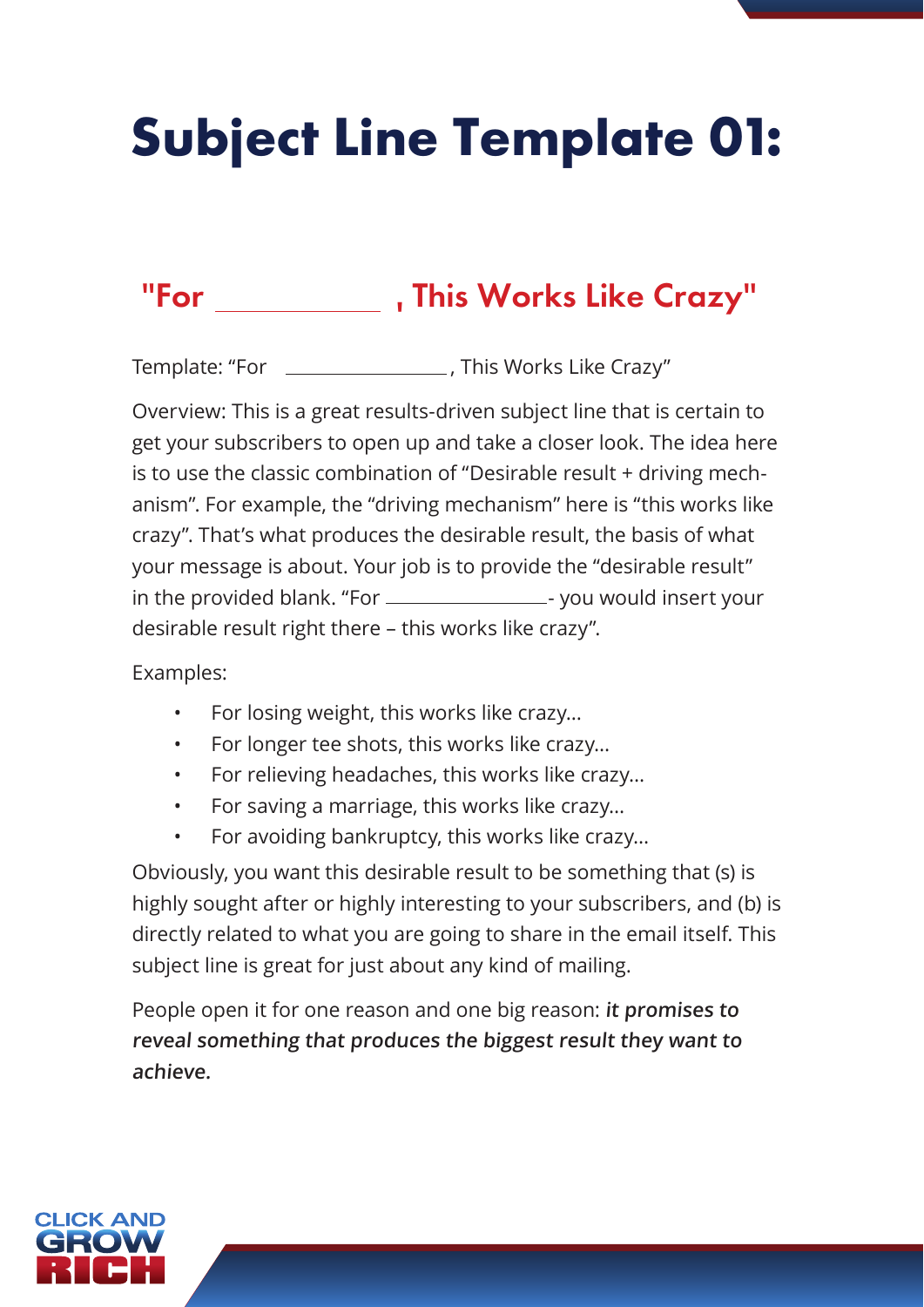# **Subject Line Template 02:**

### "Why Your Won't "

**Template:** "Why Your Won't "

**Overview:** One of the basic human motivations for response is driven by a fear of failure. This subject line is the exact opposite of the one above which hinted at producing results – this one hints at NOT producing results. The idea is to plug in a desirable result and then an appropriate negative statement at the end after the word "won't".

#### **Examples:**

- Why your diet won't work
- Why your business won't succeed
- Why your list won't make you money
- Why your vacation won't be fun
- Why your credit won't be restored

Who could resist opening up to see WHY? Not many of us, I can tell you that. If your result is something that we WANT to achieve, then certainly we'd want to read your email to find out what might prevent us from achieving the result. It's a great time to reveal a mistake or a problem or pain…. And then offer your product or service as a solution which will produce a profit for you.

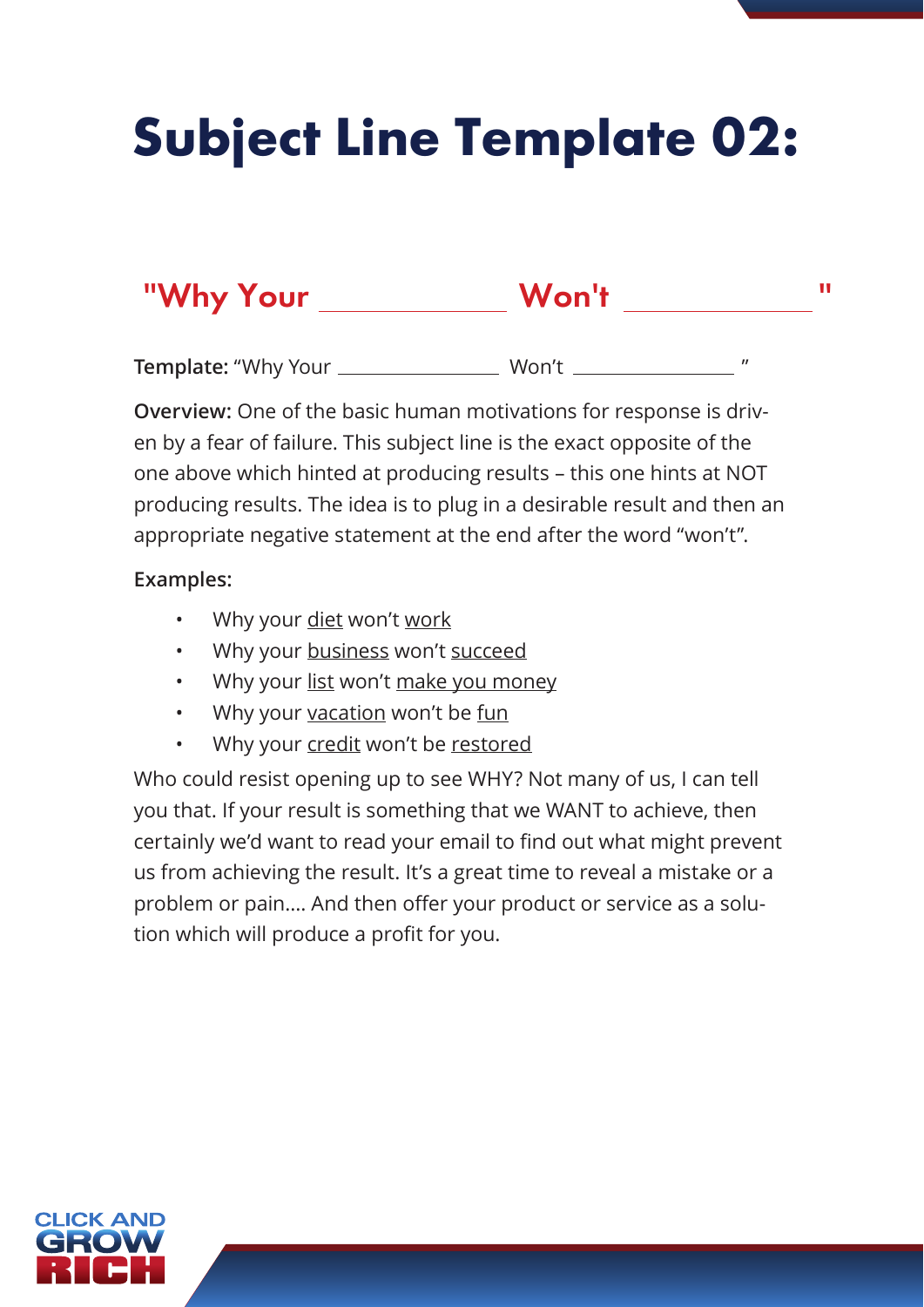# **Subject Line Template 03:**

### "How to Survive "

**Template:** "How to Survive "

**Overview:** The thrust of this subject line is to help relieve the pain or discomfort of a situation that the subscriber is either already going through about earlier – two things we all want in life… increase pleasure and decrease pain. If your subject line promises to minimize or eliminate some source or discomfort in our lives, then certainly we'll read what you have to say on the subject. "How to survive ... " – you just supply the hardship in that blank.

#### **Examples:**

- How to survive divorce
- How to survive bankruptcy
- How to survive a heart attack
- How to survive the real-estate crisis
- How to survive menopause

Alternatives: Some alternative ideas would be "How to deal with…", "How to overcome…", "How to get past…" Same idea.

As with any other subject line, it's important that you get to know your list. What are the hardships and difficulties that they most face? Build smaller sub-targeted lists where your main subscribers can opt in for specialized information on very precise topics, and you'll be able to really skyrocket your open rate with this particular subject line.

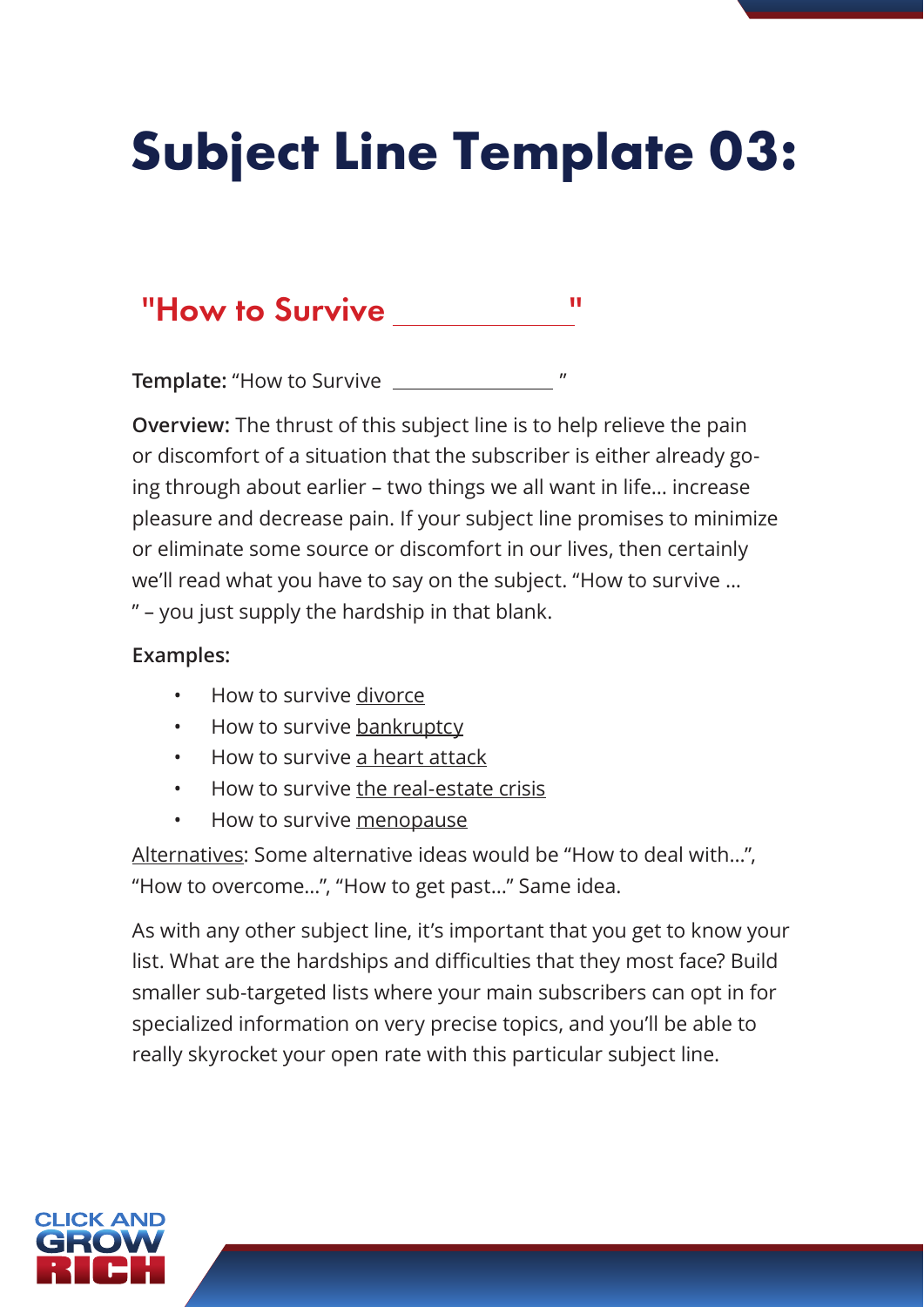# **Subject Line Template 04:**

### "This \_\_\_\_\_\_\_\_\_\_\_ Tip Is Almost Too Easy"

**Template:** "This \_\_\_\_\_\_\_\_\_\_\_\_\_\_\_\_\_\_\_ tip is almost too easy"

**Overview:** In addition to being motivated by the results that we desire – our passions and pursuits in life – one thing that catches our eye is the word "easy". The word "easy" is grossly overused in internet marketing language, but it's still relatively minimal in most other markets. And, regardless of what market your list is focused upon, when used in conjunction with the word "tip" it doesn't have anywhere near the same sense of hype as the "it's so easy to make a million dollars next week" garbage that many people are promising.

#### **Examples:**

- This pick-up tip is almost too easy
- This dieting tip is almost too easy
- This homeschooling tip is almost too easy
- This allergy tip is almost too easy
- This stress relief is almost too easy

People want things that they can easily apply to whatever pursuit they are interested in. It consistently ranks up there at the top among the email messages that produce the best results and it is universally applicable to any niche, so there's no reason why you shouldn't begin profiting from it too.

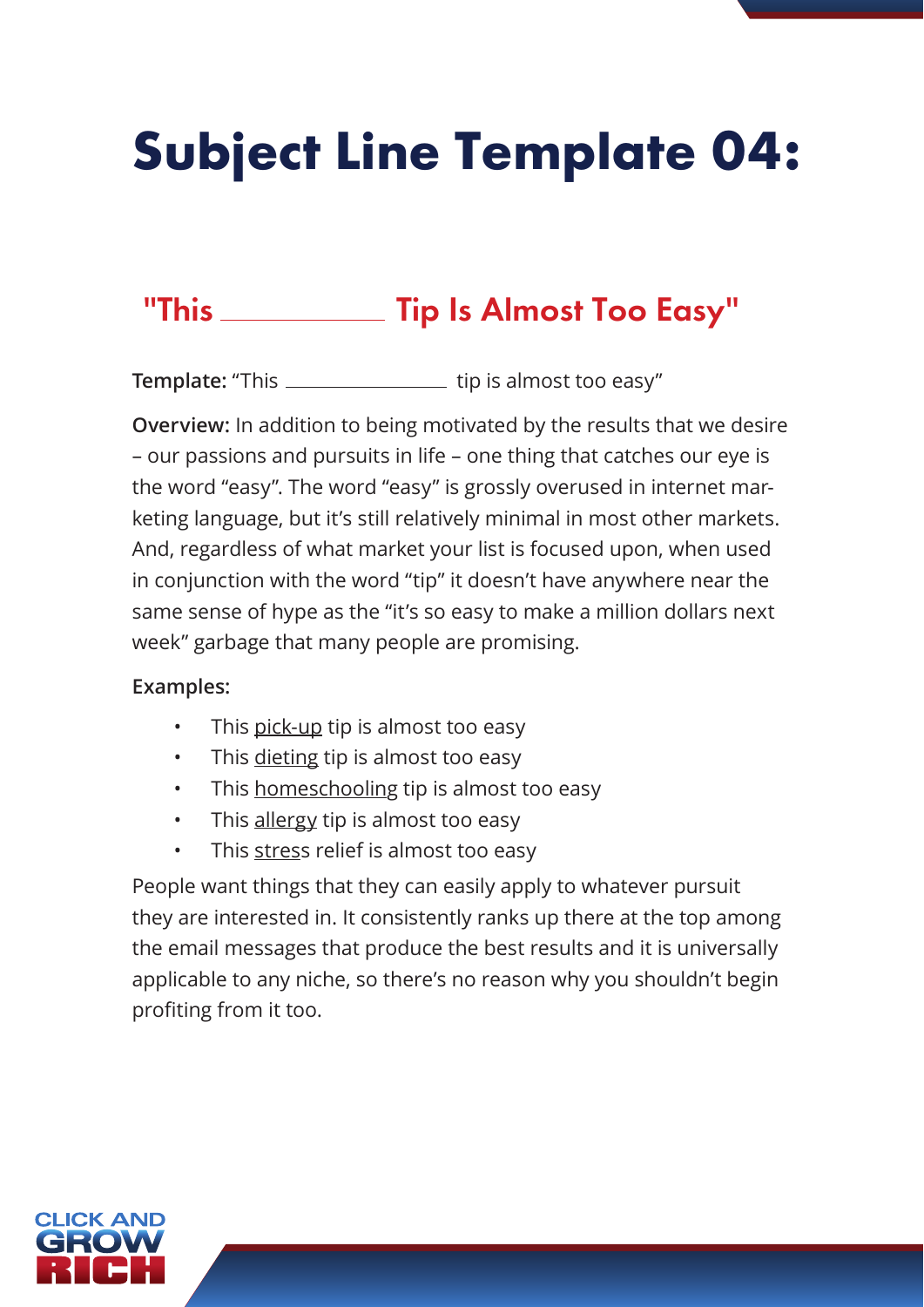# **Subject Line Template 05:**

### "The Biggest Mistake Make"

**Template:** "The biggest mistake \_\_\_\_\_\_\_\_\_\_\_\_\_\_\_\_ make"

Overview: Again, here is a subject line that focuses on the negative or adverse result – things your subscriber wants to avoid if he is going to achieve the desirable results he is after. The difference wit this subject line and others that offer a sort of warning or caution is the emphasis here is on the word "biggest". This isn't just a mistake, it's the BIGGEST mistake. It's the number one, most common error that folks make regarding a particular topic and curiosity alone will get your subscribers to open up JUST TO SEE WHAT IT IS. Yes, they'll certainly be concerned about whether or not they are making this particular mistake, but even more than that, they'll want to know WHAT this particular mistake is. What IS the "biggest" mistake?

#### **Examples:**

- The biggest mistake wives / husbands make
- The biggest mistake first-time parents make
- The biggest mistake dieters make
- The biggest mistake car buyers make
- The biggest mistake ferret owners make

Obviously, the biggest mistake would be a matter of your opinion, so it's open to your own objective perspective, which makes this one an easy subject line to work into your mix. And, it definitely is effective.

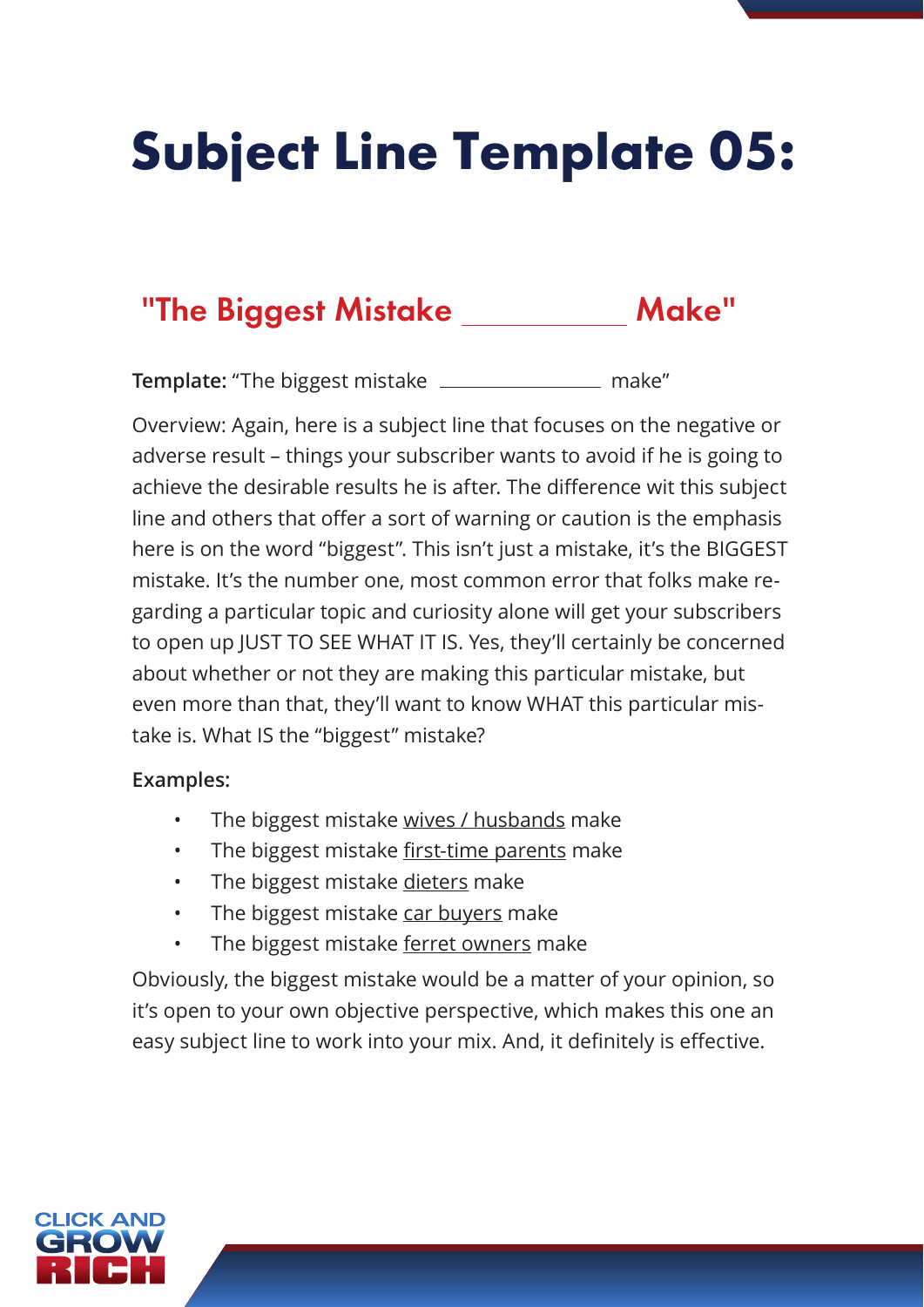### **Subject Line Template 06:**

### "The real secret to "

**Template:** "The real secret to  $\frac{1}{1}$ 

Overview: This is a great subject line for revealing some little-known fact or resource, some seldom used strategy, some personal insight that most people don't know or think about. While, again, the word "secret" is oftentimes grossly overused in marketing mumbo-jumbo, that is actually what makes this subject line so effective. It plays on the fact that so-called "secrets" are a dime-a-dozen by stating that what's contained in this email is the REAL secret to achieving success with the provided topic.

#### **Examples:**

- The real secret to fundraising
- The real secret to planning a wedding
- The real secret to beating a speeding ticket
- The real secret to teeth-whitening
- The real secret to acing any interview

It's the positive version of the "biggest mistake" subject line that we talked about previously, again focusing on the "curiosity" factor. What is the REAL secret to success in this area? People want to know. And that is good because they'll click on your email to find out what you have listed as the real secret.

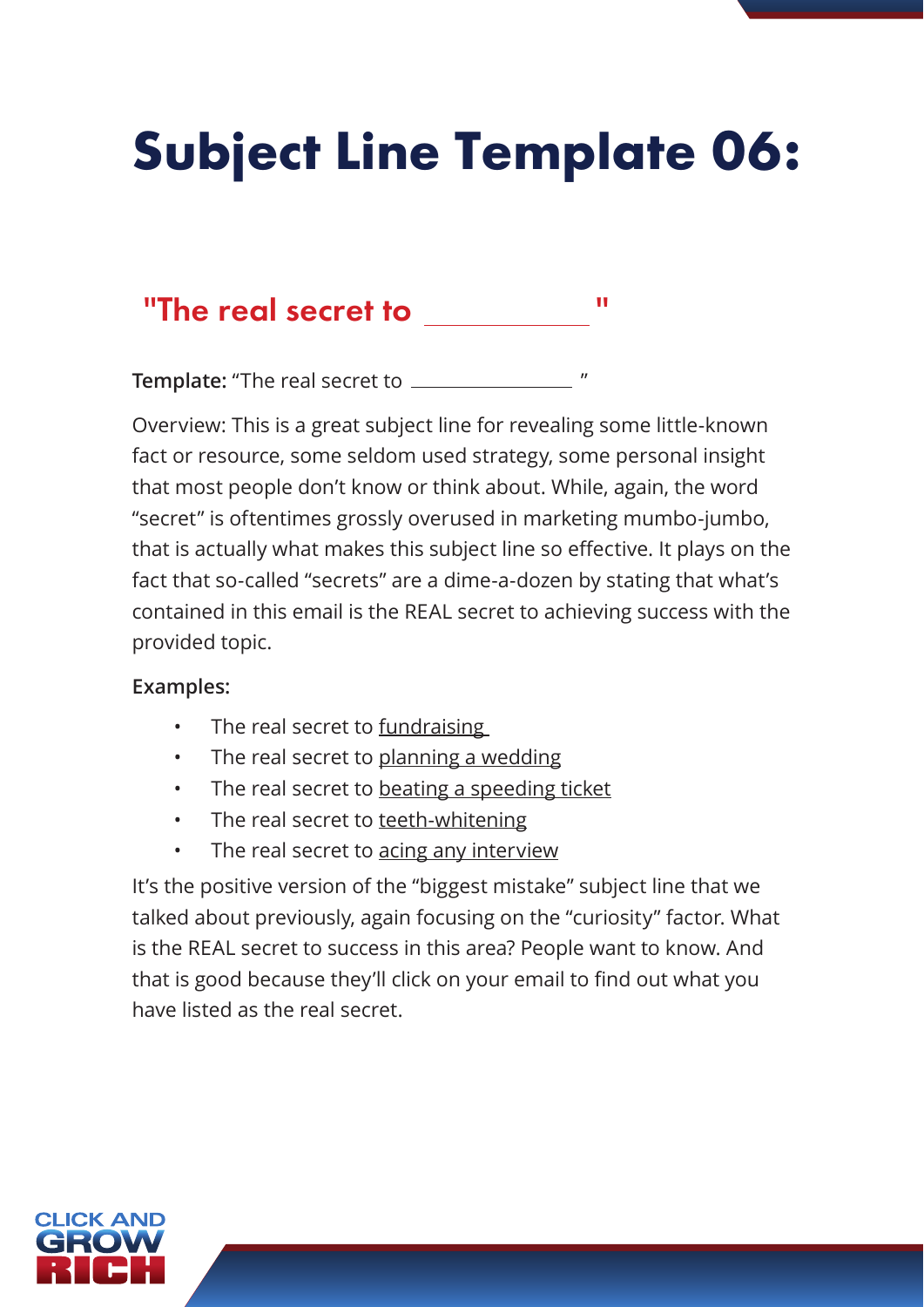# **Subject Line Template 07:**

### "The Fastest Way To **"We have Resp**"

**Template:** "The fastest way to "

**Overview:** Whereas earlier we looked at the key of being "easy", now we focus on being "fast". Everybody wants results and they want them as quickly as possible. We live in a fast food world that promises instant results and that's what we want. So, the key here is the word "fastest". This isn't just a way to success with a particular topic, it's the FASTEST way to success with a particular topic. Additionally, if you can plus in SPECIFIC results it makes this one so much more effective.

#### **Examples:**

- The fastest way to make \$500 online
- The fastest way to lose 5 pounds
- The fastest way to play guitar chords
- The fastest way to speed read 75 pages
- The fastest way to cut insurance costs by 25%

Notice these examples didn't make outlandish claims, but reasonable claims.

It wasn't the "fastest way to make a million dollars online," but rather "the fastest way to make \$500 online". Not "100 pounds", but "5 pounds".

Not "play guitar", but "play guitar chords". There are two reasons for this: (1) If a reader believes they can actually do what you mention in the subject line, they are more likely to open up and take a look, and (2) Your reader will subconsciously think they can INCREASE the results with MORE effort.

In other words, if you mention the "fastest way to lose 5 pounds" they automatically think, "I can increase whatever they mention and lose 10 pounds and take a look because your claim is BELIEVABLE and ACHIEVA-BLE.

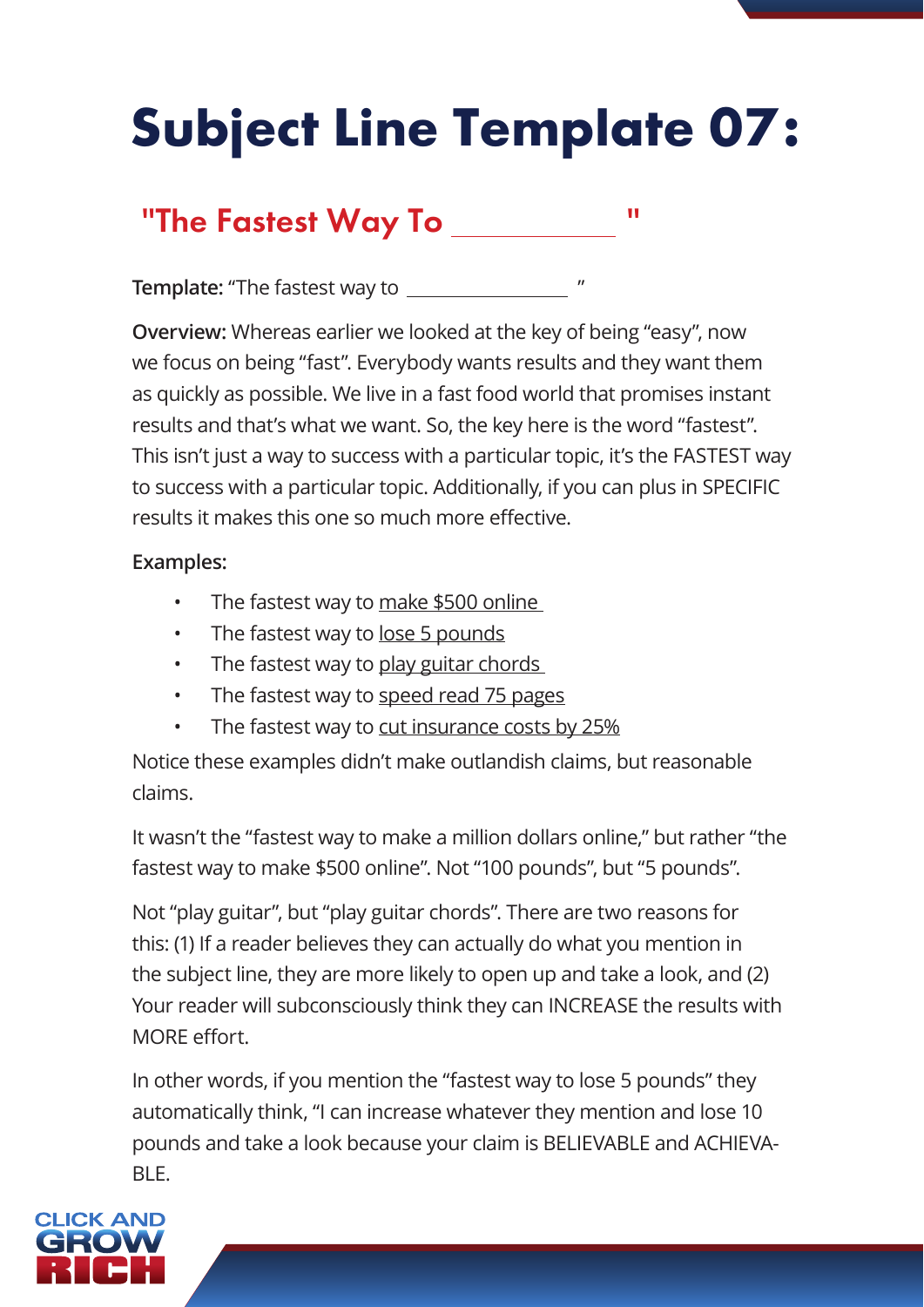# **Subject Line Template 08:**

### "Get Your Questions Answered"

**Template:** "Get your **questions answered"** 

Overview: This is a great information gathering subject line to use when you want to survey your database. If you aren't regularly surveying your database maybe once a month, then you aren't making the most money you can from your database. The more you know about them – what they WANT to know from you, what they are most likely to buy – the more you know about them, the easier it is to provide them with solutions they want most, and the easier it is to make offers that they will say "Yes" to.

So, this is a great subject line to gather information with, by allowing your subscribers to submit their most wanted question to you.

#### **Examples:**

- Get your email marketing questions answered
- Get your diet questions answered
- Get your sleep apnea questions answered
- Get your video-editing questions answered
- Get your social media questions answered

You can promise to answer the to 5 free in a report or training call or give a free copy of your completed product to all those who submit a question or whatever you choose as far as the offer inside.

This template for getting your readers to open your emails and take a look inside is a surefire winner.

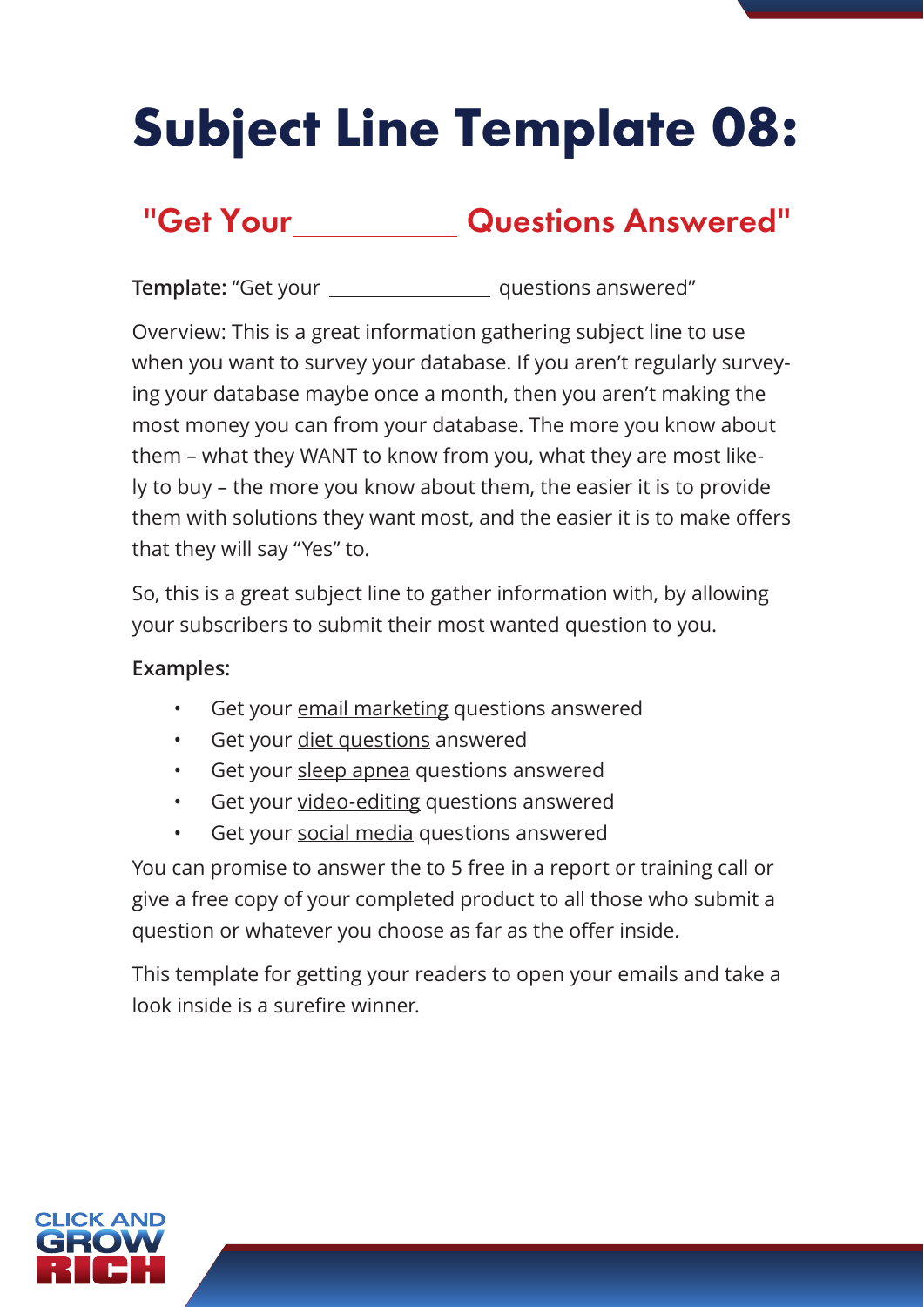# **Subject Line Template 09:**

### "Here's An Example Of What Works For

**Template:** "Here's an example of what works for  $\frac{1}{1}$  "

**Overview:** As human beings what we want more than anything are RESULTS.

Results are what we think will make us happy and that's how we want to live. And what better type of "result" is there than a real-life example of how someone achieved results, particularly if that person is an "average" person with no clear advantage over us. It's the classic "If they can do it" scenario.

This is a great subject line because it promises to provide an actual example of something that works for whatever the topic is focused upon and that's what people like to see.

#### **Examples:**

<u> — — — — "</u>

- Here's an example of what works for migraines
- Here's an example of what works for flabby bellies
- Here's an example of what works for colic
- Here's an example of what works for putting (golf)
- Here's an example of what works for selling a home

Note: If your subject line goes over 50 characters, you may want to put the topic at the front like this: "Migraine relief: Here's an example of what works…"

The key here is to provide a real-life example of someone who is doing something effectively that the reader can duplicate. This is a great way to actually convert fence-sitters into buyers in your follow-up sequence, if you can find someone who is using your product or service and provide a case study of the results they are achieving with your product or service.

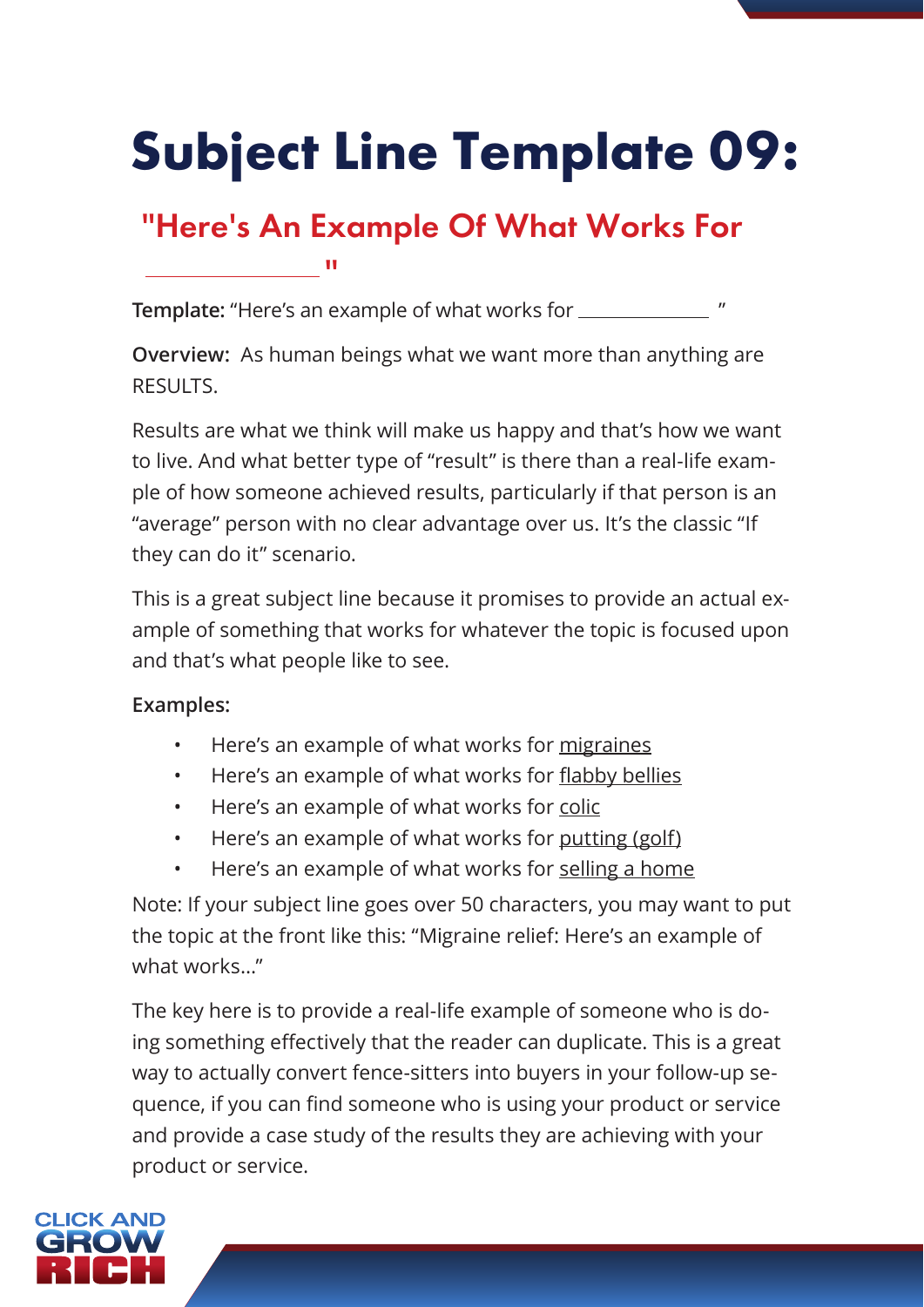# **Subject Line Template 10:**

### "Something Every Needs To Know"

Template: "Something every \_\_\_\_\_\_\_\_\_\_\_\_\_\_\_\_\_ needs to know"

 Once again we have the "curiosity" factor in play. What is it that they need to know? The word "needs" is very powerful and compelling. It gives the impression that something is a necessity, that it is required. What works really well here is when you tie this in with a special emphasis on" first-timers", "beginners" or "newbies".

Because they are inexperienced, they ae more likely to not only recognize they do have needs because of their lack of knowledge, but also will be eager to lean those things that you feel are necessary or required for success.

#### **Examples:**

- Something every new mother needs to know
- Something every college freshman needs to know
- Something every first-time car buyer needs to know
- Something every beginner bird watcher needs to know
- Something every bride-to-be needs to know

This is why the Dummies® books have sold so successfully? Newcomers to the subject want to know what they need to know. And that's why they'll open this email up and take a look inside.

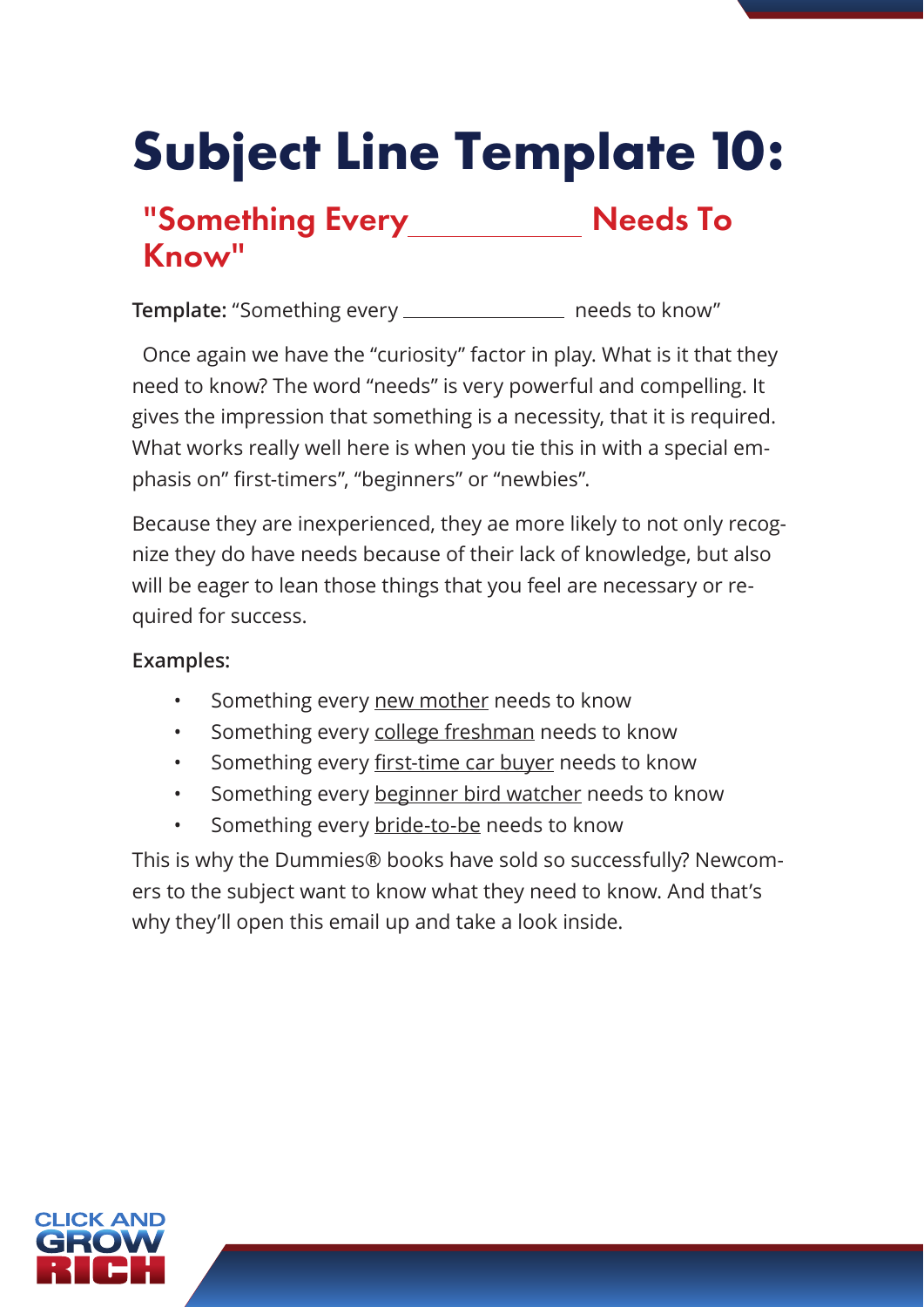# **Subject Line Template 11:**

### "Here's A Shortcut For "

**Template:** "Here's a shortcut for

Overview: When you hear the word "shortcut" what comes to your mind?

Think about it for just a second. You likely envision something that is "faster", something that is "easier", something that gives an "advantage", something that "reduces expenses or effort" – all of which are highly desirable.

We all want to take the shortcuts in life – the easiest, fastest, most advantageous path to your destination. This explains why this subject line can be among the most opened in niche marketing. It doesn't matter if it's rose gardening or entertaining in-laws or boosting metabolism or racing radio-controlled card, we all want a shortcut.

#### **Examples:**

- Here's a shortcut for getting a great job
- Here's a shortcut for creating an ebook
- Here's a shortcut for boosting your memory
- Here's a shortcut for becoming a day trader
- Here's a shortcut for learning to play piano

**Pro Tip:** Here's a quick tip here for really producing profit with this particular subject line. When you can tie in some kind of product, software or service that fully or semi-automates the shortcut, then you've got a very good chance of getting the sale.

The point is this: If you can provide your subscribers with a quality shortcut, but then also promote a product, software program or service that automates that shortcut, you're likely to get a sale.

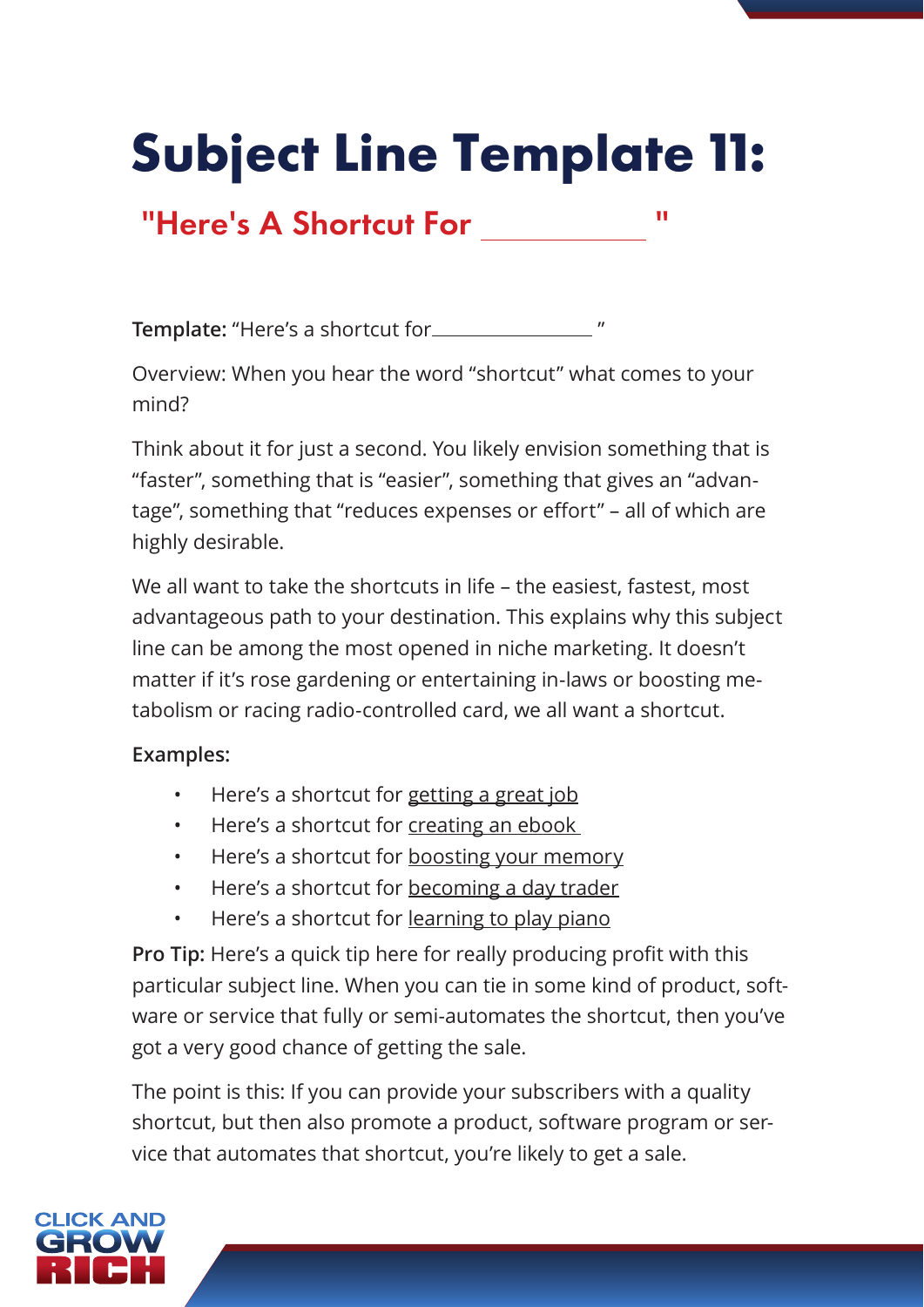# **Subject Line Template 12:**

**Template:** "How I "

"How I "

Overview: Why do your subscribers listen to you? If you can't answer that question, then it's likely they won't be listening to you for very long. They listen to you because "you're the expert". You may not be called "Mr or Mrs Guru" and you may not speak at all of the events or be in the spotlight, but when it comes to your list, YOU ARE THE EX-PERT.

Your opinion counts to your subscribers. So when you reveal how you PERSONALLY accomplished some specific, desirable result, then there is no question that your subscribers will be interested enough to read your email.

#### **Examples:**

- How I built a huge list in 30 days
- How I dropped two dress sizes in 3 weeks
- How I permanently eliminated my headache
- How I trained an Olympic champion
- How I found my soul mate online

Above everything else, your people want to hear from YOU about how YOU accomplished something. That's what makes this subject line so appealing.

Give them your personal plan for achieving the results that they want to accomplish. They'll open up and selling will come easy.

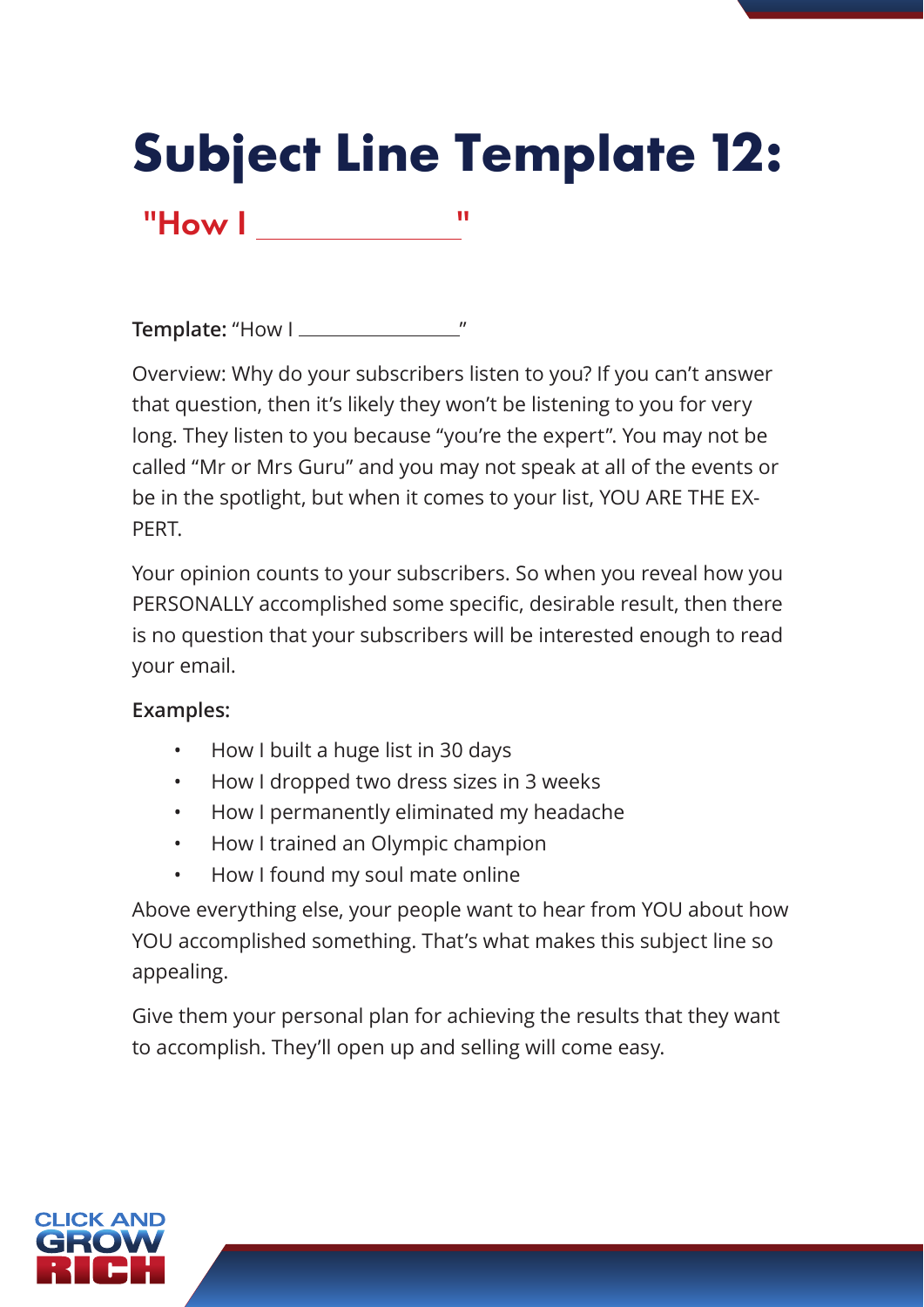# **Subject Line Template 13:**

### "No **Lesson Today"**

Template: "No lesson today"

Overview: This subject line is primarily used for follow-up sequences such as an online Course and there's virtually no way that your subscribers don't at least open up and take a look inside to find out WHY there isn't a lesson today.

Is something wrong? Is someone sick? Has something happened? Why isn't there going to be a lesson today?

#### **Examples:**

- No affiliate marketing lesson today
- No dieting lesson today
- No parenting lesson today
- No homeschooling lesson today
- No time management lesson today

Now, this one needs a bit of an explanation as to what you include in the actual mailing itself. The idea here is to use the email message as a solo mailing for your best offer, whether it's your product or an affiliate link you are promoting, specifically something that converts really well. You'll have the attention of your subscribers so fire your biggest gun right here.

What you do is this: In your opening paragraph, let the subscriber know that there will be no lesson today because of some reason like "you know they've been working hard and they need a break". Tell them to enjoy themselves and really emphasize what's coming up in the next lesson you'll be sending out, something of high benefit to them so they remain interested and subscribed!

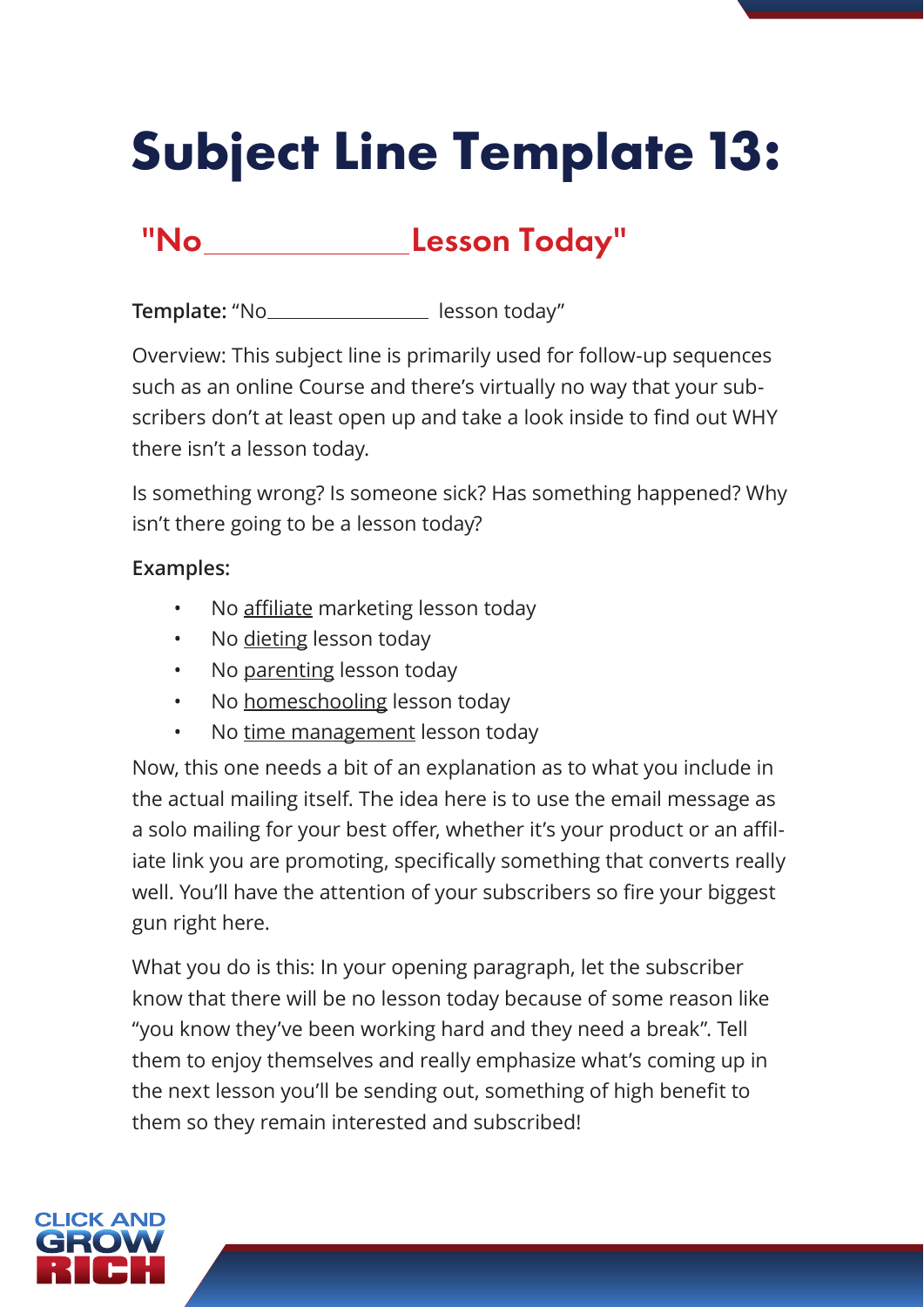#### **Then, you say something like this….**

" I also wanted to let you know about a very special offer that's available for the next 10 people who respond…." "Just a reminder also that today is the deadline for…." "There's also a great free report you download at…." "And I'm excited to let you know about my new product at…" "While you're resting, don't forget to signup for your free trial subscription to…."

Whatever transition you want to use, just move quickly from the fact that the next lesson resumes tomorrow or in a few days into some kind of compelling offer. You've got their attention, now get their action.

No \_\_\_\_\_\_\_\_\_\_\_\_\_\_\_\_\_\_lesson today.

You can also use a couple of variations that are equally as effective:

**1. No "Name of Course" lesson today.** You would simple input the name of the course into the subject line….

- No "Internet MBA" lesson today
- No "Click and Grow Rich" lesson today
- No "Six Figure Small Events" lesson today

**2. No lesson from "Author Name" today.** In this one you would simple input the name of the author in the subject line if you have a well-established presence in your list.

- No lesson from Tyson Russell today
- No lesson from Daniel Miller today
- No lesson from Brett Fogle today

All of these accomplish the same thing: we want to know why there isn't going to be a lesson, so we can open up to find the answer.

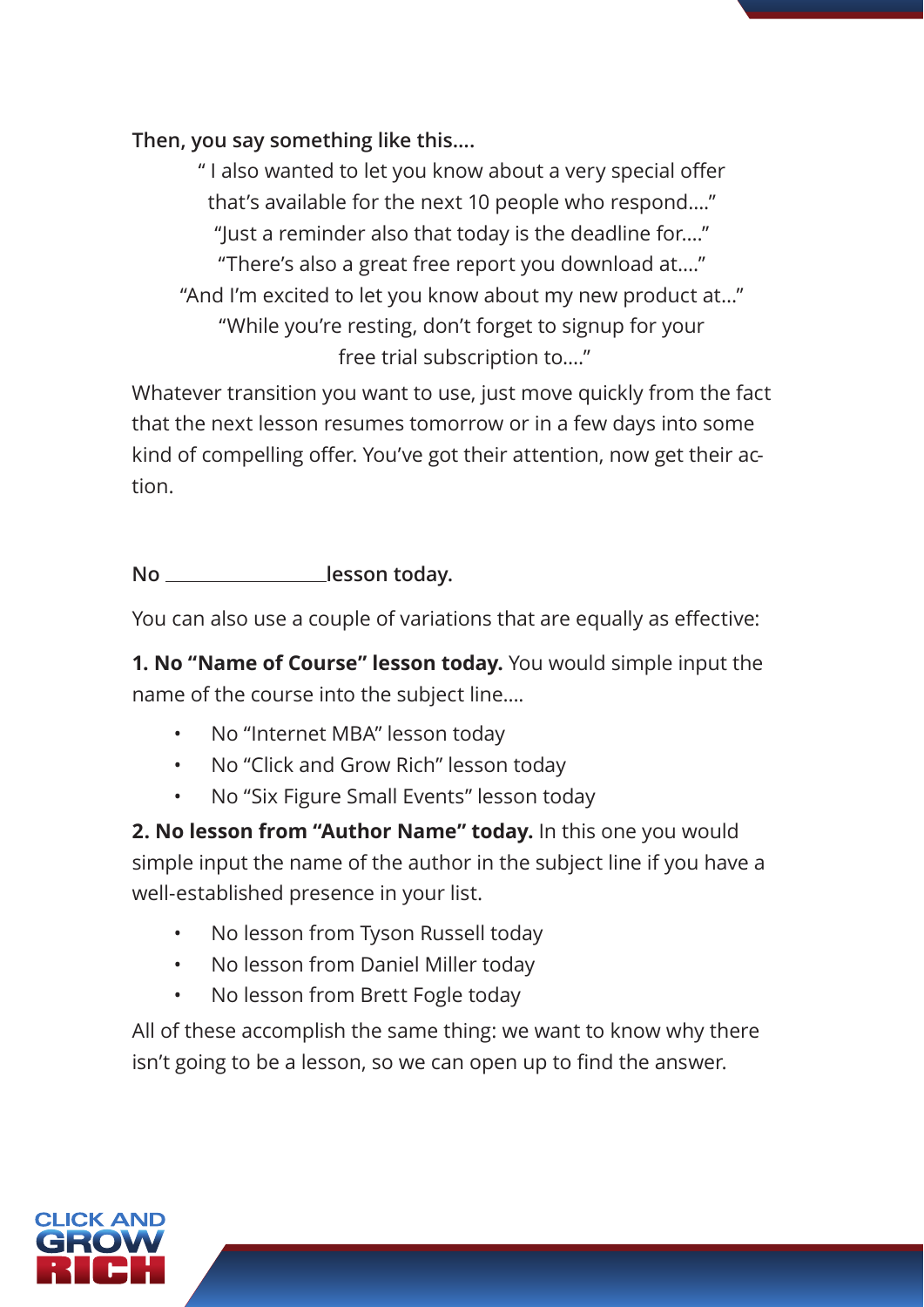# **Subject Line Template 14:**

### "Here Is Your Checklist"

Template: "Here is your\_\_\_\_\_\_\_\_\_\_\_\_\_\_\_\_\_\_\_ checklist"

**Overview:** One of the things that most human beings is a set of instructions that we can go by in order to make sure we do things correctly.

That's what offering a free checklist as your subject line is yet another great way to increase your open rate and get subscribers delving deeper into the mailings you send out.

#### **Examples:**

- Here is your job interview checklist
- Here is your **Facebook marketing checklist**
- Here is your Instagram posting checklist
- Here is your weight-loss checklist
- Here is your social media checklist

Greater results can be obtained by ENTITLING the checklist. Not just "Here is your job interview checklist" but "Here is your 'Crushing Your Interview' checklist". Not just "Here's your weight-loss checklist" but "Here is your 'The healthy weight-loss checklist". A good name adds more desirability.

Obviously, in your email you'll want to provide the checklist. And your checklist is a PERFECT spot to make recommendations. For items in the checklist, refer them to your product or affiliate products for more information on that entry to the checklist.

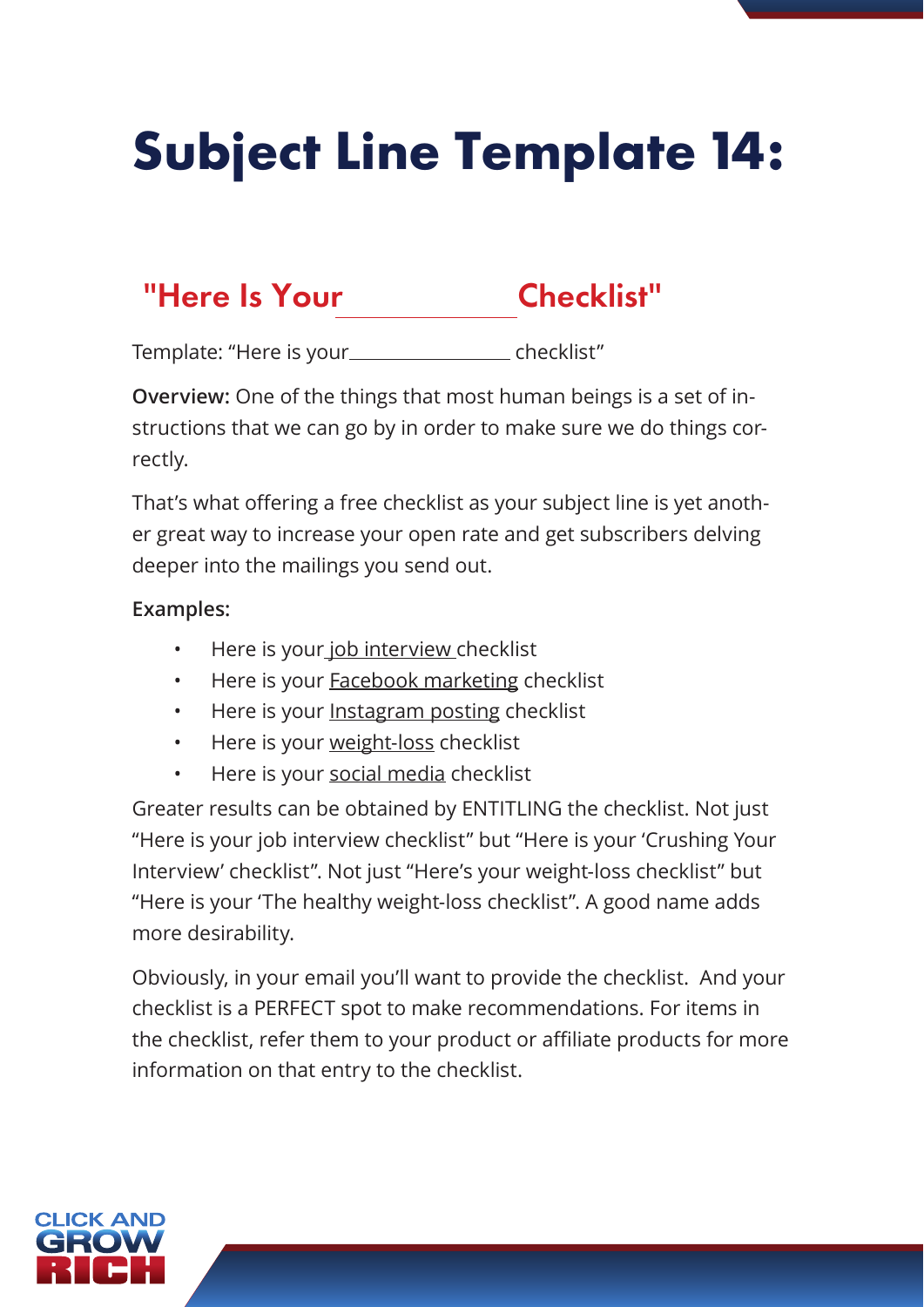A classic example is the "Setting Up An Internet Business" checklist where some of the steps would include "buying a domain name", "finding a web host", "creating a mini-site" etc. For most of those steps, you could provide a brief overview of them and then point them to resources to do the very things you instruct them to do… most of which make you money.

If there is one email subject line and corresponding email message that EVERY SINGLE LIST OWNER should have in their sequences somewhere, this is it.

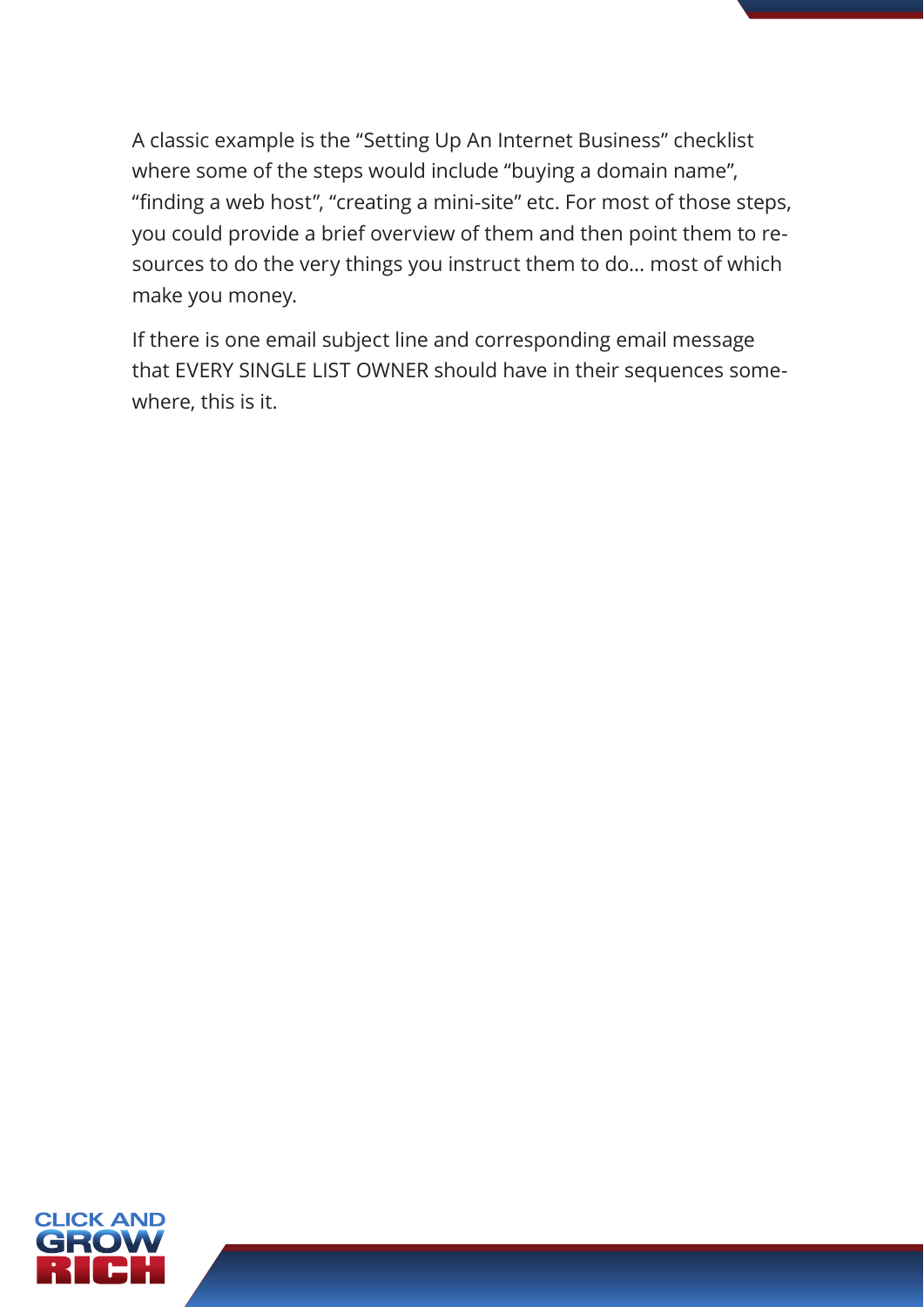# **Subject Line Template 15:**

### "The Best Way I Know To "

**Template**: "The best way I know to "

Overview: This is just another really, really good subject line. They really are the best of the best, that really do produce results.

With this subject line the subscriber again calls upon YOUR personal insight. This time, it's not the fastest or the easiest, it's the BEST. You've evaluated all of your ideas and this one is at the top of the list.

#### **Examples:**

- The best way I know to deliver a speech
- The best way I know to potty train a toddler
- The best way I know to boost sales
- The best way I know to ease back pain
- The best way I know to quit smoking

Who could resist reading these subject lines?

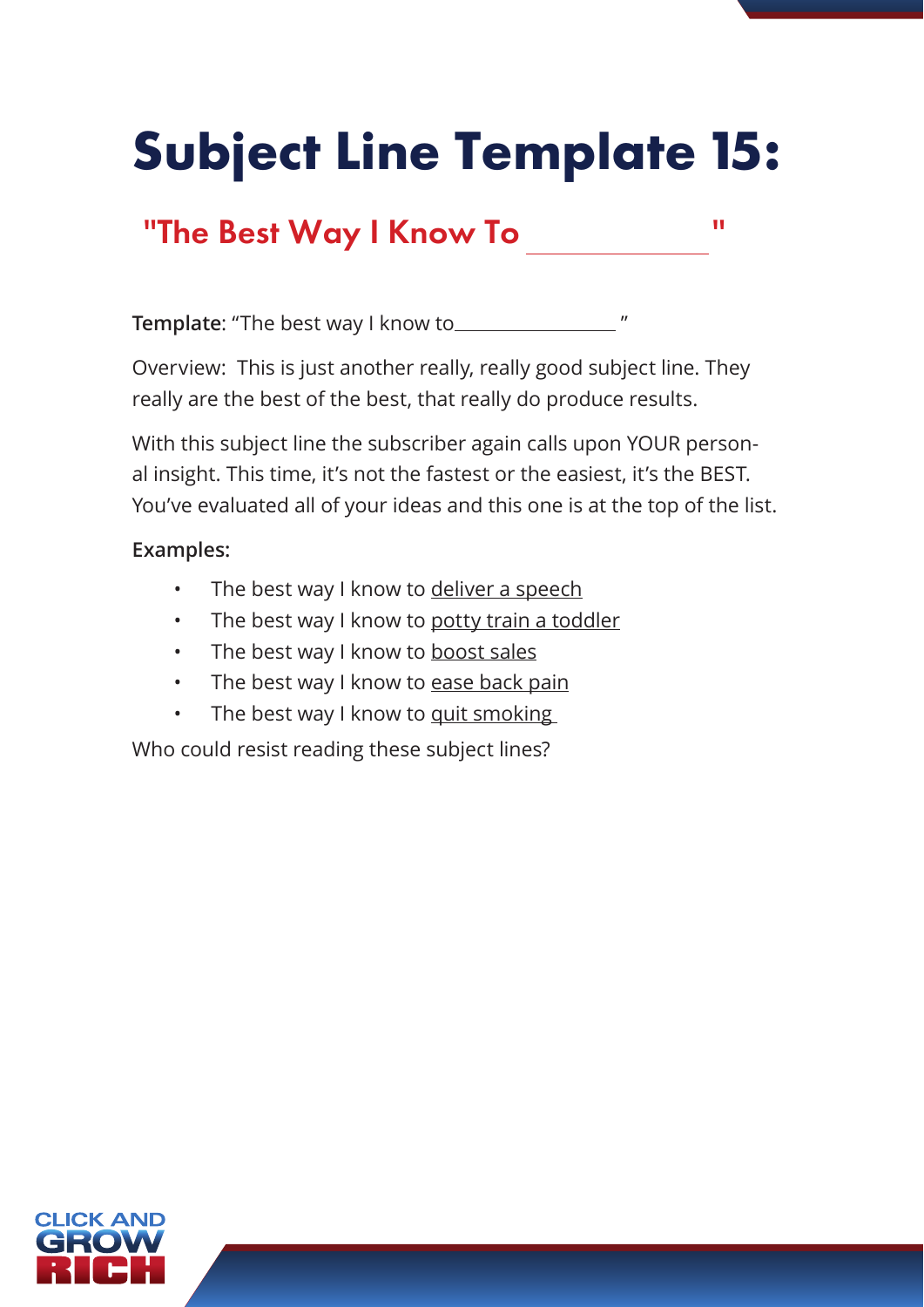# **Subject Line Template 16:**

"About Your "

**Template:** "About your "

**Overview:** This subject line really generates a lot of curiosity. "What about my \_\_\_\_\_\_\_\_\_\_\_\_\_\_\_\_?" Is there something wrong with it? Do you have a question about it? Do you have some advice for it? What about it?

#### **Examples:**

- About your diet
- About your toddler
- About your list
- About your website
- About your spouse

A variation on this subject line might be "I have a question about your ". Here's the thing: Let's say I'm a list owner and someone emails me and the subject line reads, "About your list" or "I have a question about your list" how could I not open?

And remember what we talked about earlier about using customized fields with special information? How about using those fields in conjunction with this subject line? What would you have…

- About your dog, Fido
- About your toddler, Jacob
- About your friend, Ken
- About your winter home in Key West

People will open these email just to see what's up!

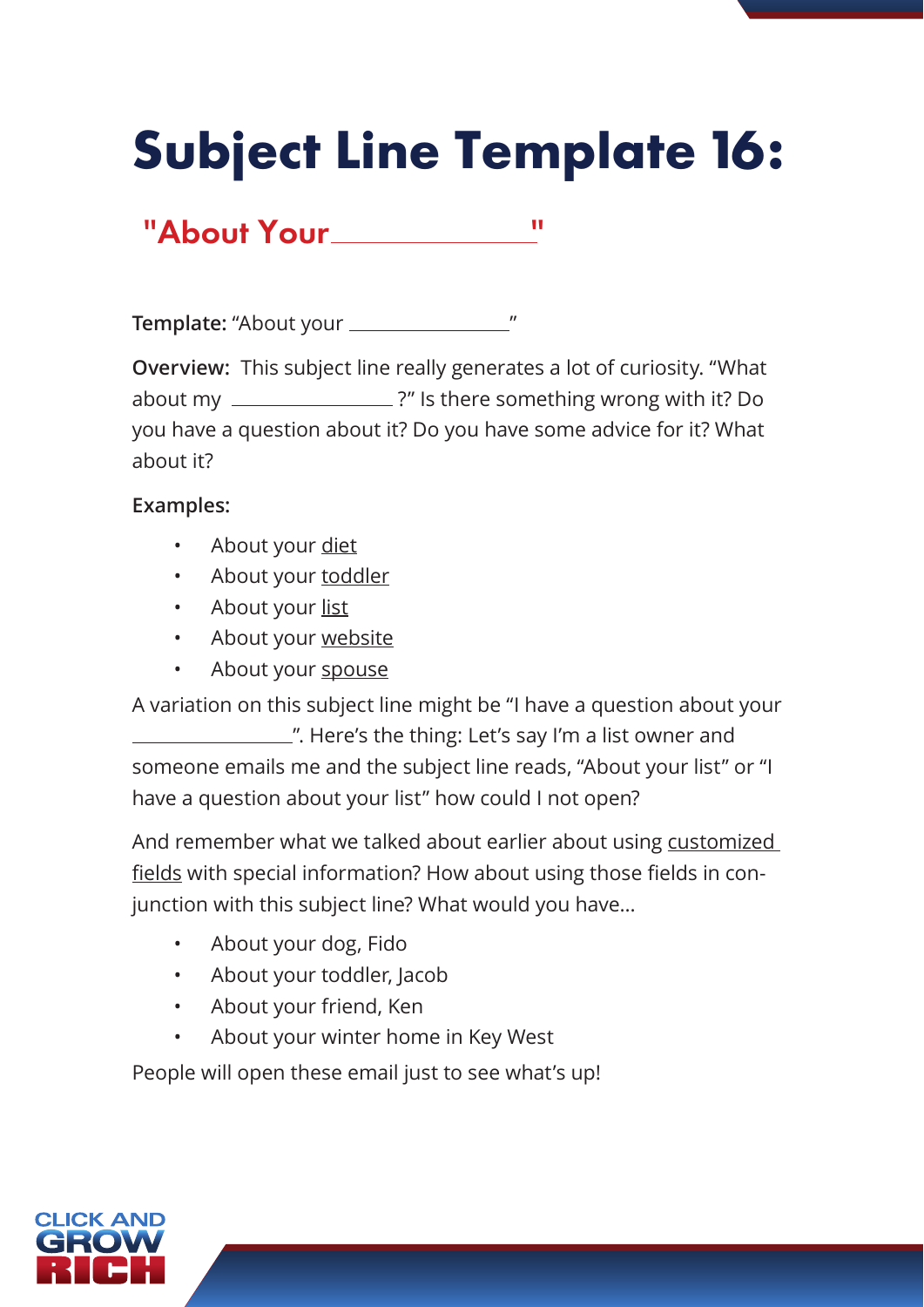# **Subject Line Template 17:**

# Found"

### "A Great Resource I Just

**Template:** "A great \_\_\_\_\_\_\_\_\_\_\_\_\_\_\_\_ resource I just found"

Overview: This is a super subject line to use in promoting an affiliate link, especially if there is some kind of free information or discount involved at the affiliate site.

#### **Examples:**

- A great discount hotel resource I just found
- A great free traffic resource I just found
- A great genealogy resource I just found
- A great model train resource I just found
- A great home improvement resource I just found

There is an element of newness and freshness here with the "I just found" reference at the end of the subject line, which brings a sense of urgency – we desire to be the first to know, the first to use.

Again, just another solid way to get folks to open your emails.

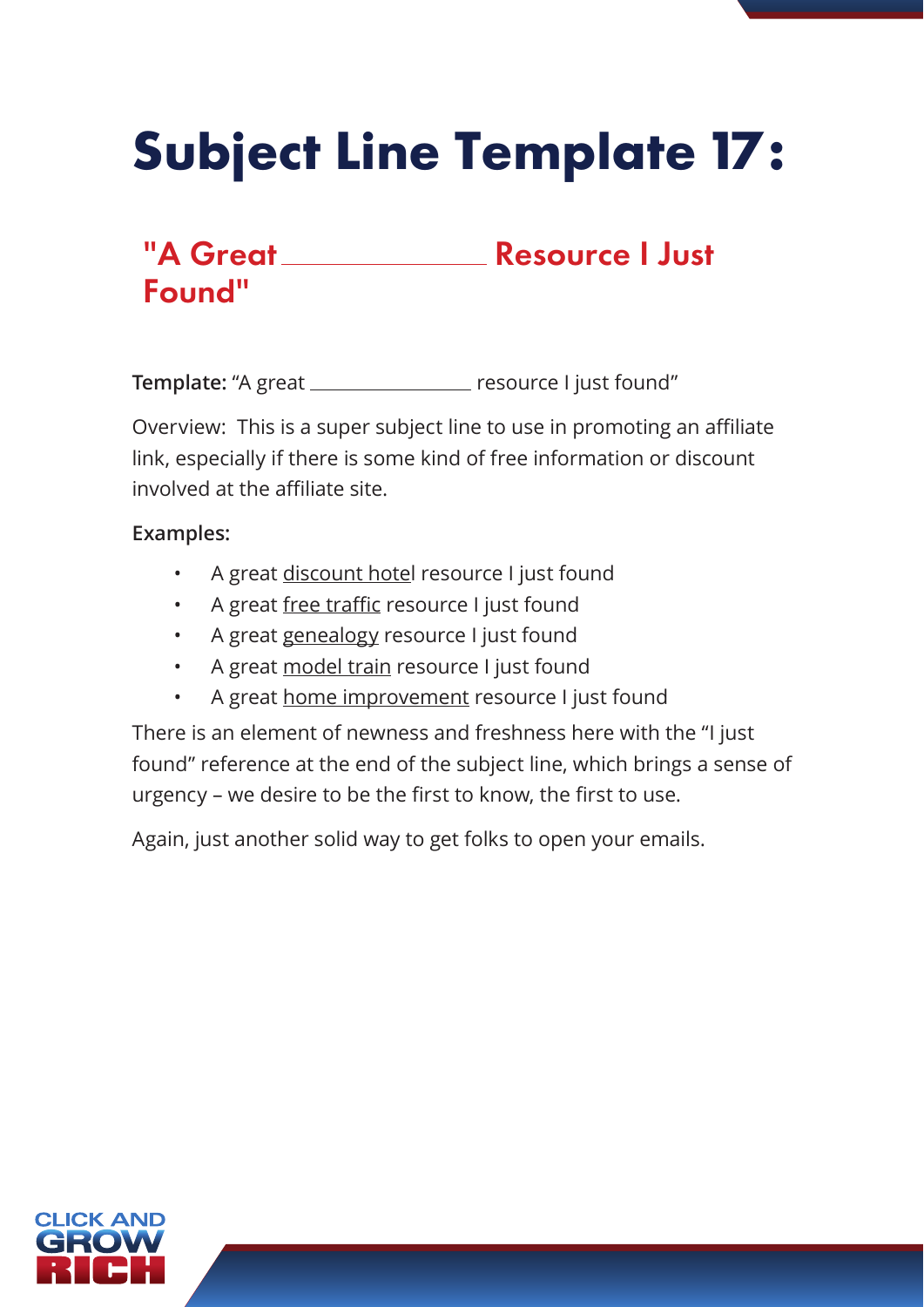### **Subject Line Template 18:**

" : Get The You Need"

**Template:** " : Get the you need"

**Overview:** What an absolutely loaded subject line. It has involvement by identifying a specific people group in that first blank. It has benefit in promising a result in the second blank. And it stresses necessity and requirement in the phrase "you need".

#### **Examples:**

- Scrapbookers: Get the fonts you need…
- Dieters: Get the motivation you need…
- Race Car Drivers: Get the power you need...
- Singles: Get the pick-up lines you need...
- Golfers: Get the driving distance you need….

And, let me remind you that this template and all of the other templates work with ANY NICHE YOU CHOOSE. It doesn't matter what kind of list you publish to, these templates are universal.

Whether it's the cutthroat world of internet marketing or the serene setting of rose gardening, just plug in your specific details and you've got a winner. I hope you've been paying attention and have noted that in my examples I have used a WIDE VARIETY of different niche topics.

These templates WILL work for you if you just put them into practice.

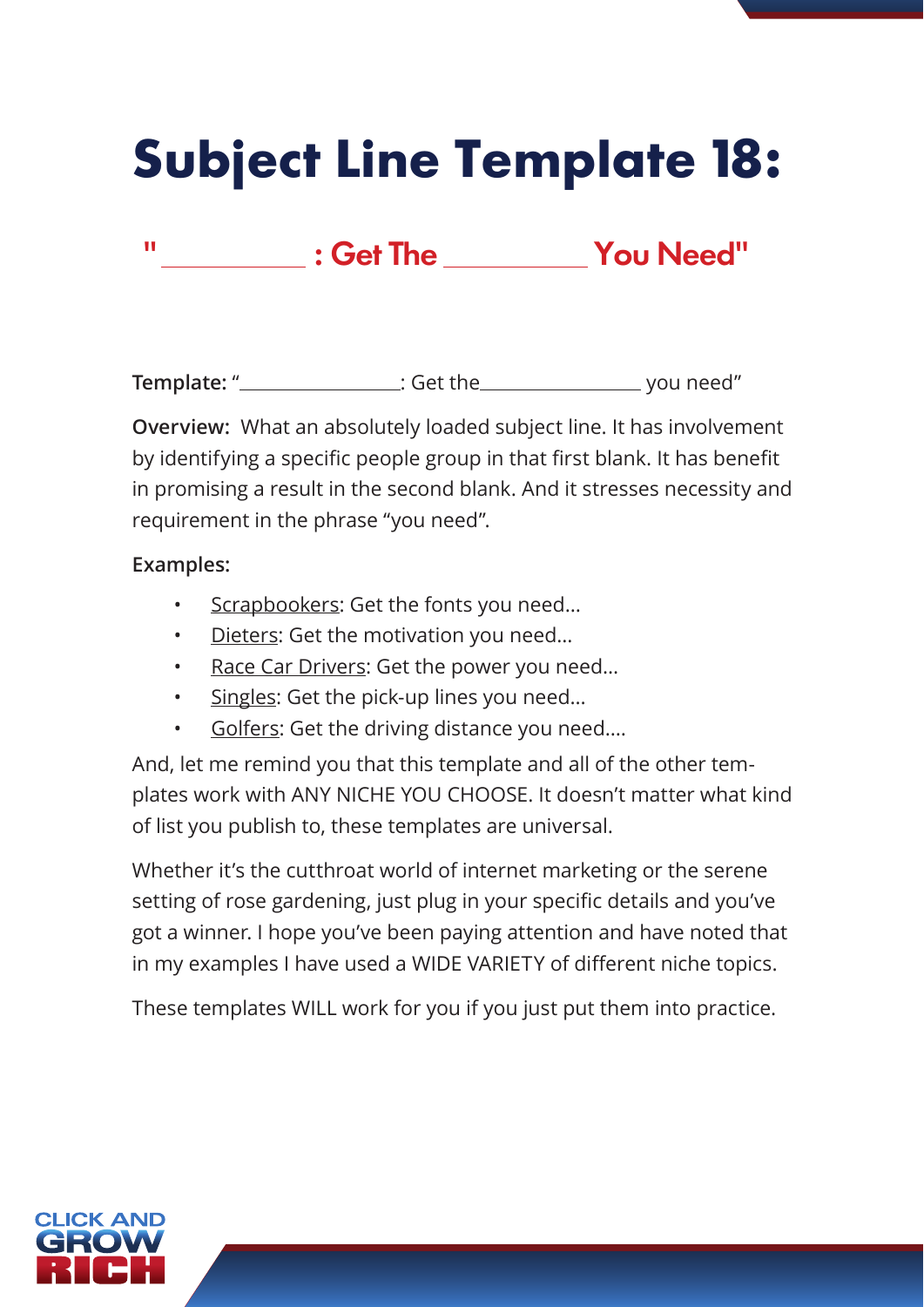# **Subject Line Template 19:**

### "This Ruins Most \_\_\_\_\_\_\_\_\_\_\_\_\_\_\_\_"

**Template:** "This ruins most "

**Overview:** This subject line is one of the strongest. It goes beyond sharing a mistake or even the biggest mistake to the point of revealing something that can have a devastating effect on the subscriber if they fall victim to it. Again, we're talking about both awareness of a potentially destructive pitfall, with a provided solution, only this time the language is stronger in that it could "ruin" the results for the person on the other end of the line.

#### **Examples:**

- This ruins most dieters
- This ruins most newlyweds
- This ruins most teachers
- This ruins most affiliates
- This ruins most child models

In this email, you'd want to reveal the most disastrous, destructive stumbling block that the subscriber might face, along with a solution for avoiding it. I'll give you a hint:

Provide a solution in your content in a brief, overview form so you do actually give them useful information, and then lead the subscriber to an offer to thoroughly explain the solution which allows you to make a sale.

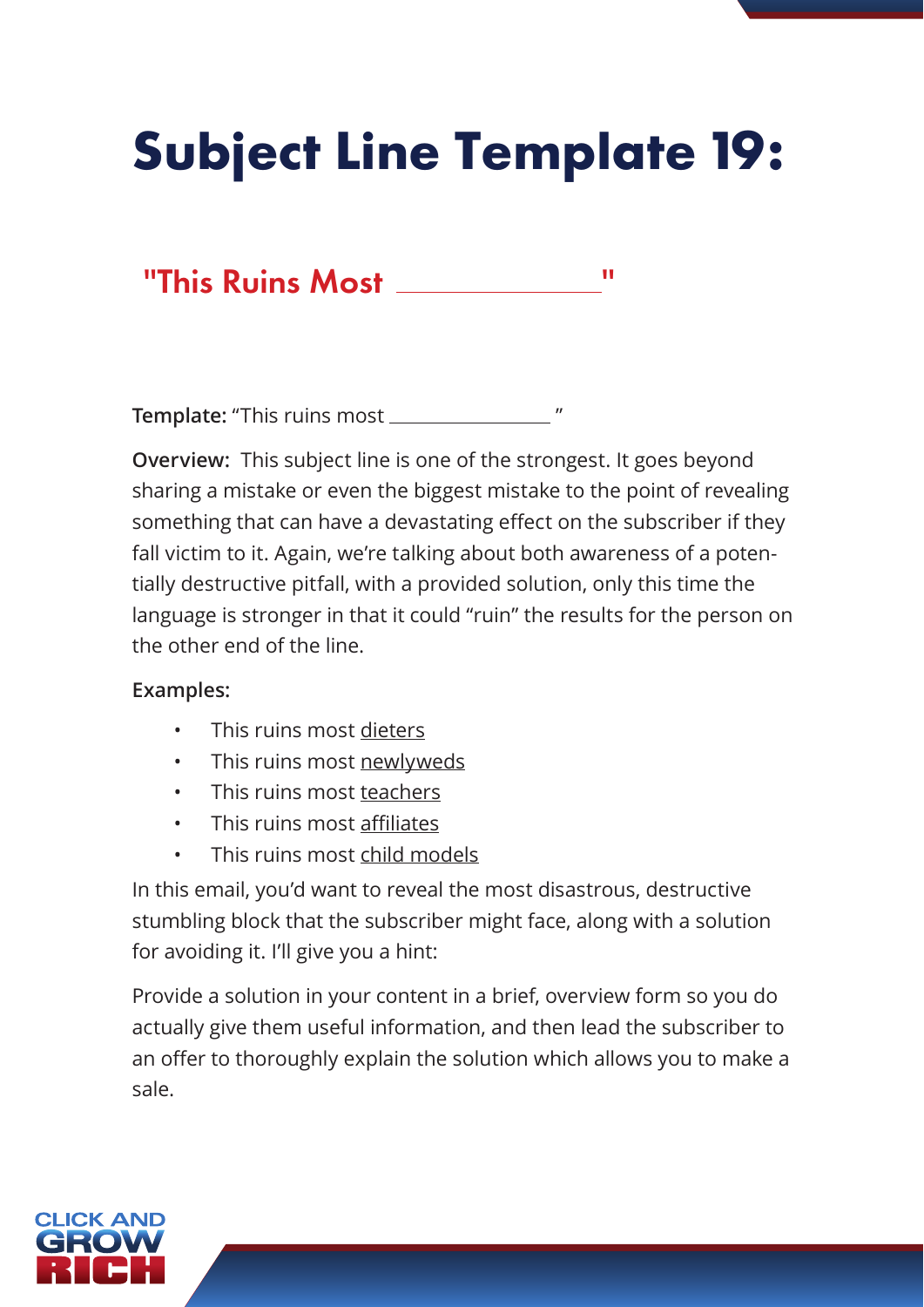# **Subject Line Template 20:**

### "Break This \_\_\_\_\_\_\_\_ 'Rule' For Success"

**Template:** "Break this 'Rule' for success"

**Overview:** The idea for this subject line is to expose something that is commonly accepted or most people believe and even teach as the standard way of doing something – expose this as a myth and then offer an explanation of how to do what you've been instructed not to do and find success anyway.

#### Ex**amples:**

- Break this dieting 'rule' for success
- Break this joint venture 'rule' for success
- Break this credit card 'rule' for success
- Break this matchmaking 'rule' for success
- Break this juicing 'rule' for success

For Example: One of the dieting "rules is not to eat anything within two hours of going to bed at night. Some people still love eating a latenight snack or lying in bed at night watching television or reading a book. So, If you find a way to break that "rule", eat a late snack and still lose 45 pounds.

A great subject line would be: "Break this dieting 'rule' for success."

Expose a 'rule' as a myth. That'll get them to open up and read!